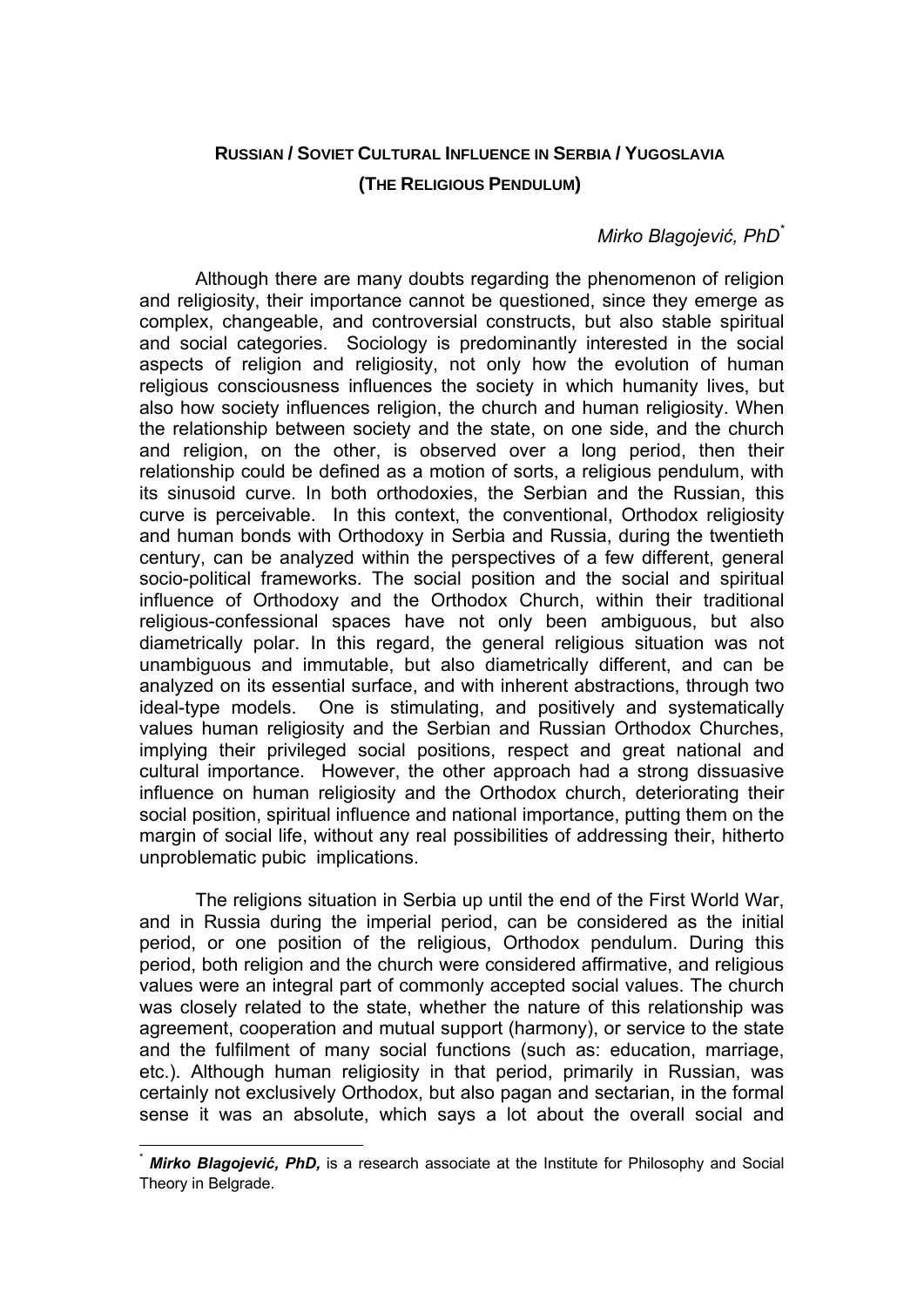spiritual climate of the pre-revolutionary phase of Russian society. Although there are no doubts that formal, statistical criteria about confessional membership do not provide a real picture about the religiosity of the population, state and social reasons undoubtedly had a strong influence on an unproblematic, pro-religious and pro-orthodox consensus in both Russian and Serbian society.

A shock-wave of ideas, destabilizing the religious pendulum from its solid believer-foundation occurred in Russia with the October Revolution in 1917 and in Serbia after the end of the Second World War. A new religious reality, directly opposite the earlier one, was established in the Yugoslav socialist state and in the anti-religious Bolshevik Soviet state, in which the cultural hegemony of scientific atheism reigned. Rarely does the pendulum of religious ideas switch to the opposite position with preordained consequences on Orthodox religiosity and its social importance. That specific example of Orthodoxy implied a continuous low index of religious expression among the population, a paling impression of dogmatic beliefs, a dissolving dogma of the faith, an intermittent sporadic practice of the Orthodox rite, visible erosion of conventional religious behavior and marginalization of the importance of religion and the church itself.

At the end of the eighties and the beginning of the nineties of the last century, the spiritual pendulum, following a "second shock-wave of ideas", evidently swung back in Serbia and Russia, from declared atheism back to declared faith. The believer structure has been gradually consolidated during this process of restructuring ideas, thus a new, relatively stable believer structure, with its own specific features, was consolidated during the first decade of the new century. Although the euphoric feelings of Russian citizens at the beginning of the nineties and their great expectations from the Russian Orthodox Church in solving a mass of social problems, from moral complexities through to family, spiritual and social issues, later waned, the common Orthodox consensus in Russian society has not been questioned to date. All empirical surveys over last twenty years have shown that the majority of respondents agree that Orthodoxy is of huge social importance and deserves great respect. Orthodoxy and the Church have a great symbolic importance to the people, proportionally much greater than its effective capacity to solve the concrete problems of contemporary Russian society. Unlike the other social institutions, Orthodoxy and the Church are not uncertain, temporary, changeable and contentious, but 'everlasting', secure and unquestionable. Thus, only the Russian Orthodox Church has the social and spiritual capital to unite and homogenize the economically and politically disunited Russian society. The Serbian Orthodox Church, appearing on the post-socialists public scene, a socially and culturally conflict-ridden arena, fulfills a number of specific social functions: it provides the Serbian community with a particular identity and integrates individuals into a collective; on a religious and national level, it mobilizes people as a collective, which, in conflict situations, is opposed to other collectives. If the overall culture of one community is disadvantaged in such a conflict, religion and the church represent a resource of the community's own resilience and a guarantor and defender of its culture and tradition. When an individual and his/her emotions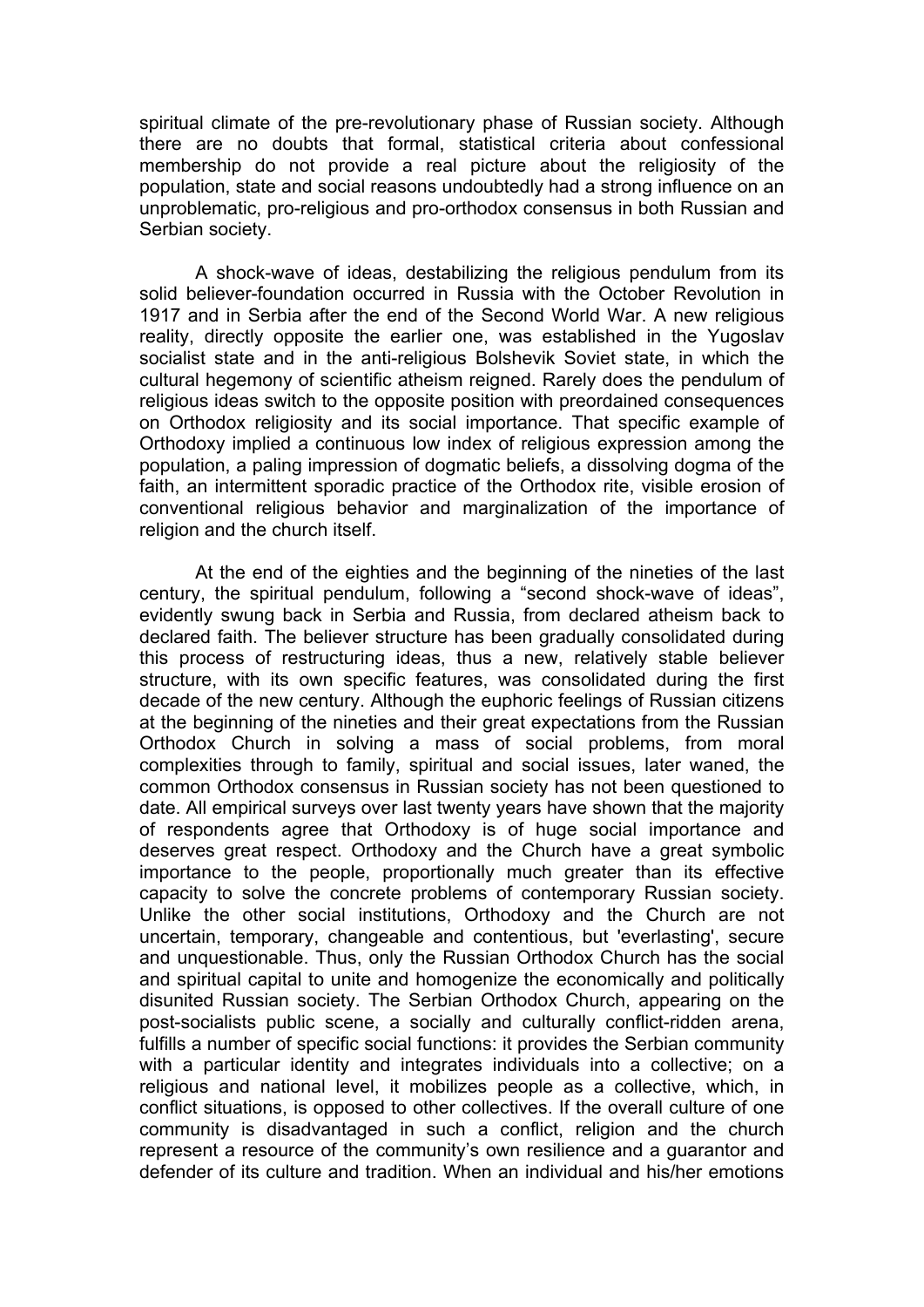are put under close scrutiny, religion has a psychological-emotional and compensational function.

Although in the professional, sociological and, generally, in the religious community, the term *revitalization of religion* or even *religious renaissance* has become common usage, referring to the end of the eighties and beginning of the nineties of the last century, such a revitalization has its inner limits in Russia and Serbia. It is important to realize that progressing from a general level of thinking about religion and the church, expressed in undivided sympathies, towards deeper levels of religiosity and human bonds with religion and the church, it becomes evident that the revitalization of religiosity and religious institutions are not such an unproblematic phenomena. The empirical surveys, previously mentioned, did not only show a strong confessional, pro-orthodox consensus, declared religiosity, belief in God, but also syncretism of ideas, amorphous religious consciousness, selective belief in the dogmatic principles of Christianity and confusion regarding appropriate, practical religious behavior, i.e. ecclesiastical devoutness, among a population of declared believers. Although many Orthodox theologians speak about their believers as honest, they still consider them as lukewarm churchgoers whose faith needs to be nourished. From the point of view of Orthodoxy, the process of ecclesiastical re-appropriation is a difficult task awaiting the Church and its ecclesiastically and religiously non-socialized congregation that wishes to become Orthodox. These new Christians are on their "Christian path", which is non-problematic, easy and straight-forward by definition for a small number of believers, while for the majority it is long, winding, thorny and unpredictable.

## *Two views of the revitalization of religion and religiosity in Serbia and Russia*

There are two theoretical frameworks for the interpretation of the return and revitalization of religion in Serbia and Russia. The first defines religion as a public institution and implies a logic of mutual support among religious and non-religious factors, while the second implies a logic of independent, inherent religious renewal, from the core of religion and the church itself as God's institution and the individual's spiritual need for piety and might be defined as 'terminal faith' (Lebedev, 2005). There is a common consensus among professionals regarding the first framework and its obvious manifestations and its validity cannot be questioned. This framework identifies the process of revitalization, and develops arguments based on facts about religions and churches as public institutions and their specific social functions in life patterns and a global society over the last twenty years. It can be defined as the *return of religions* (in the spheres of public life, politics and education). However, this process was much more powerful than a mere *return* (of people) *to religions*, thus causing sociology to formulate, probably too hastily, a theory on the return of religions. If the return to religion is a reality in these societies, several questions regarding the reasons behind this return stem from this fact: were these motives primarily of a religious nature or just a desire for social promotion through religion and the church, now recognized as an affirmative and desirable cultural model? (Cvitković, 2009:15–23). Unfortunately, there have been no systematic and representative empirical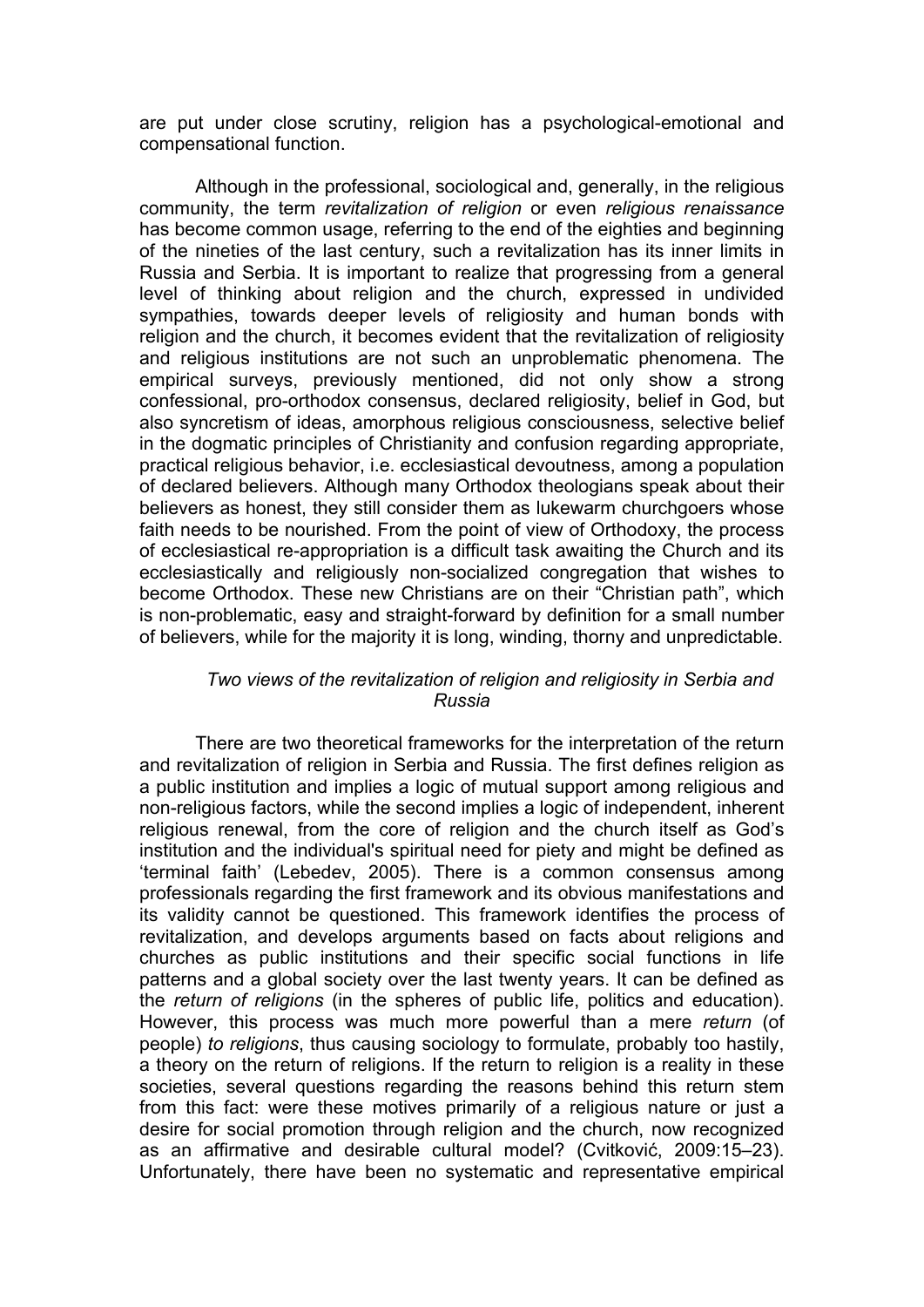surveys on this topic; nonetheless, such research ought to start from the premise that the reasons why the population returns to religions and churches are neither uniform nor unchanging. Moreover, one should start from the assumption that mass religiosity is certainly connected to co-called *cultural religiosity* (Filatov, Lunkin, 2005), which implies confessionality and religious self-declaration, thus seeing church religiosity and piousness in such a context as minor phenomena in these societies. When we talk about the revitalization of religion and religiosity in Serbia between the end of the eighties and nowadays, the character of this religion and religiosity can be primarily recognized, throughout the Balkans, in terms of collective religiosity within the context of the existence of historical faiths throughout the centuries, and not in terms of de-institutionalization and individual religiosity, where an individual and his/her inner religious needs are central and satisfiable through personal choice and decisions taken on a free and rich market of religious ideas and practices. Having observed the key aspects of religious revitalization on the post-Yugoslav territory during the nineties, as retraditionalisation, re-totalisation, re-collectivization and renewed spiritual rerooting, we can conclude that these authors are right (Vrcan, 1999). From the main features described above, some authors believe that such a renewal should not be defined as a believers' conversion and eschatological mindshift, but simply an all-embracing, socially and politically omnipresent expression of religiosity (Jeleč, 2008; Velmar-Janković, 2009).

In the process of identifying the religious changes in Serbia and Russia, unraveling the dilemma of the return of religion or the return to religion is certainly very important. However, such dilemmas do not represent an obstacle in drawing a conclusion that the revitalization of religion in different extents and intensities is present in both levels of its "renewal": the fact that the socio-political dimension in this process is dominant does not mean that rigid religious renewal did not happen at all. This process did come about and is ongoing now, but it is not a mass phenomenon.

## *How Many Orthodox Believers are there today? – Three Approaches*

Russian sociology and religiology in the last twenty years have produced considerable empirical evidence on the religiosity of the population in both the Russian Federation in general, but also in its federal units or geographic areas. Moreover, analyses related to the criteria of religiosity, thus Orthodox religiosity in particular, are available. However, there is no general agreement on the theoretical questions and the interpretation of research results. The question of the criteria of religiosity is certainly not only a general sociological or scientific matter, but also a practical-political question and a church issue, since it also provides an answer on the importance of spiritual and socio-political capital, the proclaimed domain of confessional organizations, and is also related to the identification of the general social, even spiritual and legal aspects of a given confession. In this regard, for example, the Russian Orthodox Church, according to the opinion of some clerics, politicians and journalists, should be formally granted the status of privileged Russian confession (which it already has, informally), because of its historical importance for Russia and Russians, i.e. Orthodoxy is the religion of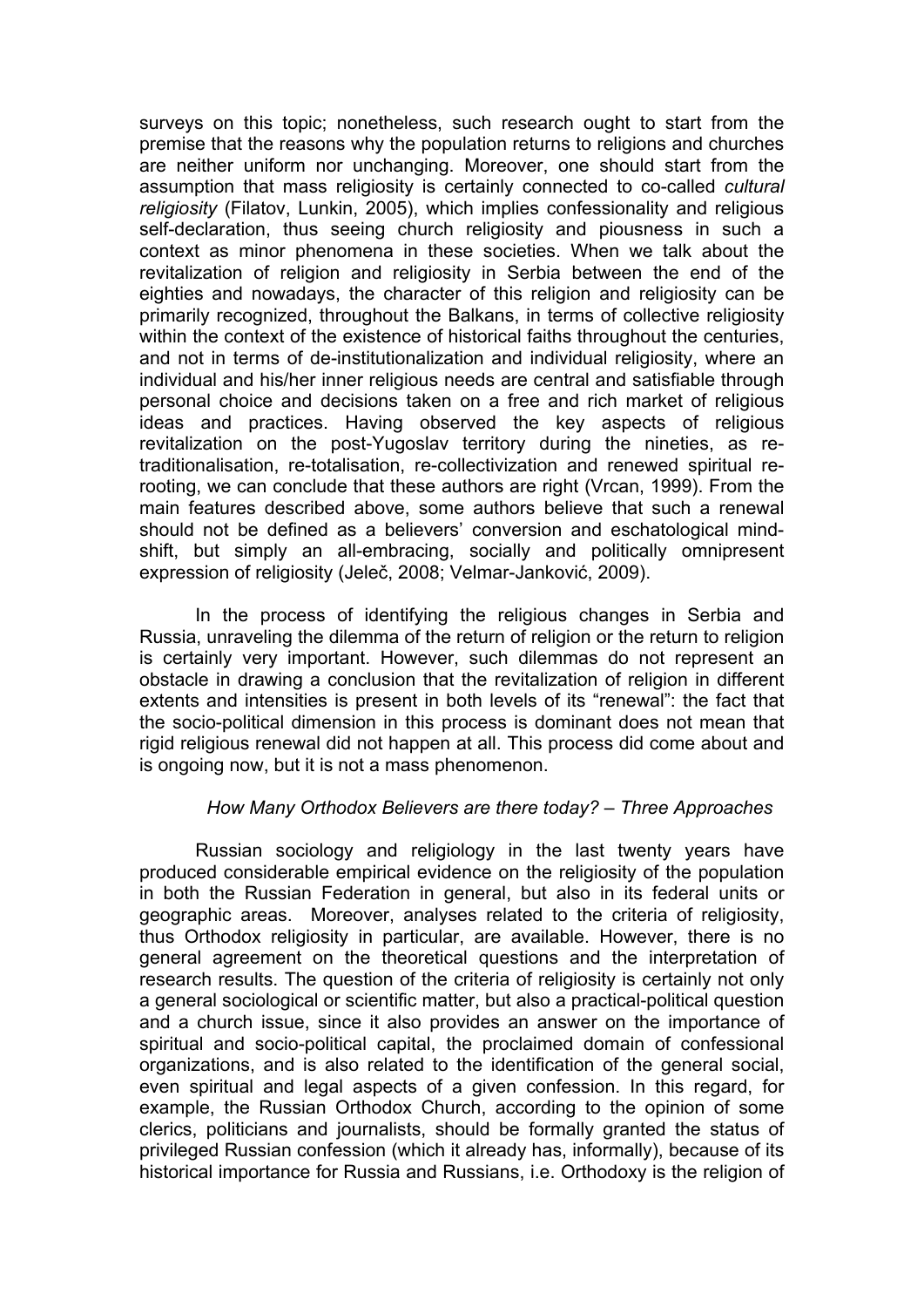Russians, and the Russians are the dominant population in the country (80 percent).<sup>1</sup> The socio-political implications of numbering believers are based on two different general conceptions and methodological positions on the criteria for defining (Orthodox) religiosity. The sociologist Sergei Lebedev summarily names these two groups of researchers as the representatives of a *classical*, and a *post-classical* concept or approach to the issues in question. Distinguished sociologists and researchers of religious phenomena of repute belong to both groups: Furman, Lunkin, Filatov, Voroncova and Mitrohin to the first, while Česnokova, Sinelina, Pejkova and Naletova, to the second (more in Lebedev, 2006).

The first group of researchers ascertains that the criteria of religiosity should undoubtedly include some practical confirmation of a specific cultural religiosity among the population. Thus, it is not sufficient for the personbeliever to proclaim him/herself as such, nor for a particular confessional community, this subjective position needs to be confirmed in life by objective doing, or, in other words, by regular cult and ritual practice. This means that we cannot come to exact figures on believers without parameters that include regular visits to church, presence at the liturgy, participation in the Eucharistic rite, fasting and other ritual acts of piousness. Without respecting all the parameters above, the defined number of believers is only fiction and without any real content, and believers defined in such a way are imaginary believers.

In this context, a general comment on the limited range, superficiality and formality of the religious renaissance in Russia, and a devaluation of the notion of believer, was handed down by Furman, Kaariainen, Filatov, Dubin and others, and was based on empirical data on a very limited part of the population of believers, who can be recognized, by their dogmatic beliefs and religious behavior, as true, serious or traditional believers, who really live their faith in their lives and whom the domestic sociology of religion most commonly call devout activists. Furman and Kaariainen shed some light on this problem by creating the index of the "traditional believer", based on data from the Russian-Finnish surveys, carried out in 1996 (Kaariainen, Furman, 1997:38 and further). This group of traditional believers was comprised of respondents who answered positively to a series of questions related to dogmatic identification and actual religious behavior. When applying such a methodology, which is not severely "strict", according to the authors themselves, there were only 4 percent of such respondents in the sample, while this number increased to 8.8 percent in 2005. According to this

 $\overline{a}$ 

<sup>&</sup>lt;sup>1</sup> In this regard, the opinion of Kirill I, the former Archbishop, later Metropolitan of Smolensk and Kaliningrad, now the patriarch of the Russian Orthodox Church, is paradigmatic. At a press conference in 2002, on the occasion of an international festival of TV and radio programs of the Orthodox station "Radonjež", he pointed out: "We are obliged to forget the term multi-confessional country, which brings only disagreements. Russia – it is an Orthodox country with national and religious minorities. All statistical surveys, carried out in our country, show a perfectly clear picture: the existence of religious minorities and an absolute Orthodox minority. . . These speculations on multi-confessionality should come to an end, once for all. If we have 4 to 5 percent of Muslims (and that's what the statistics say), then this is not multiconfenssionality, but a majority. If there is less then 1 percent of non-orthodox Christians – they are then a minority; that minority should not be discriminated against is another issue" (Сколько верующих*, 2004).*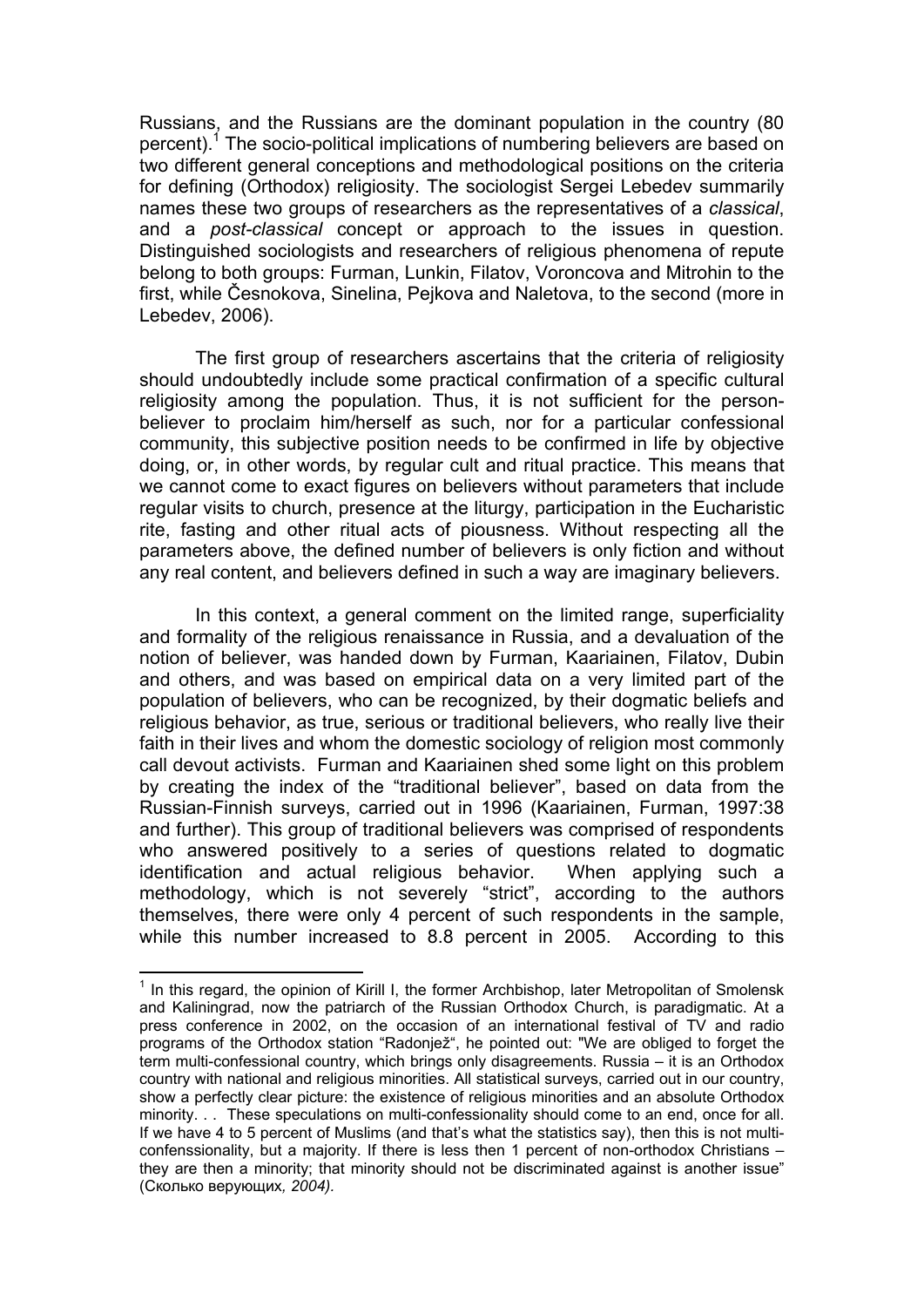methodology, the post-Soviet traditional believer does not differ substantially from the Soviet one. It is a group of believers, which is not only predominantly female, but also decidedly "old", with the lowest level of education, and predominantly rural (Furman, Kaariainen, 2006:59-65; similar data also at: Petrova, 2004).

However, this methodology, which identifies real Orthodox believers, was seriously analyzed and questioned in Russian sociological literature. The issue was raised whether a real number of Orthodox believers (up to 6 percent of respondents) was defined correctly, and whether this number can be correctly defined at all. Should respondents, who identify themselves as Orthodox, be included in the group of believers if their knowledge of Orthodox dogma is weak and they rarely participate in Orthodox rituals? As we can see, Furman does not include them in the group of real Orthodox believers. In a context in which there is also a symbolic number of "real" atheists, according to this author, in post-soviet society "religion does not win over atheism in Russia, but both of them, religion and atheism, deviate before a rising tide of value freedom and eclectic ideas". Sinelina has questioned (Sinelina, 2001; 2005) the basic conclusions of a series of empirical researches (Cesnokova, 2005; 2005а). She has defined three groups, based on the criteria used in empirical surveys to define respondents' religious views: the criteria related to familiarity with church dogma, prayers and the Bible; the criteria such as belief in magic, sorcery, astrology, spiritualism, reincarnation and, finally, criteria related to the current rituals of religious practice, such as attending church and receiving communion.

According to Sinelina, the following question should be raised: how many real believers would there have been in pre-revolutionary Russia if the definition was not based on the formal-legal criteria of belonging to this or that confession based on birth, or baptism, or another appropriate ritual from non-Christian religions or the criteria of self-identification, but on the criteria of familiarity with the Christian dogma and belief in Christian dogma, such as ideas about God, life after the death, the resurrection of the dead, paradise, hell, familiarity with the Bible and Orthodox prayers. It is obvious that, in this case, the number of Orthodox believers would be very low. According to this author, there is evidence of a great rural population at the end of the nineteenth century with completely pagan ideas about God, which did not prevent them from identifying themselves as Orthodox believers, nor the Russian Orthodox Church from treating them as its believers. Lack of familiarity with the dogmatic assumptions of one's own religion, thus, the absence of belief (Russian villagers were, practically all illiterate, and the Bible itself was translated completely into the Russian language only in 1875) did not mean that they were not real Orthodox believers. Their belief was not an intellectual, sophisticated belief, but the "simple" belief of the people, and that was the essence of Russian Orthodoxy. Consequently, the Bible did not exist for illiterate peasants, thus the church ritual and a few prayers that were orally passed from one generation to another, were the unique common denominator between an individual and the church. Without going into an already complex and un-solved problem – whether the truth of the faith (God) comes with reason or belief (will) – the author only questions the issue of the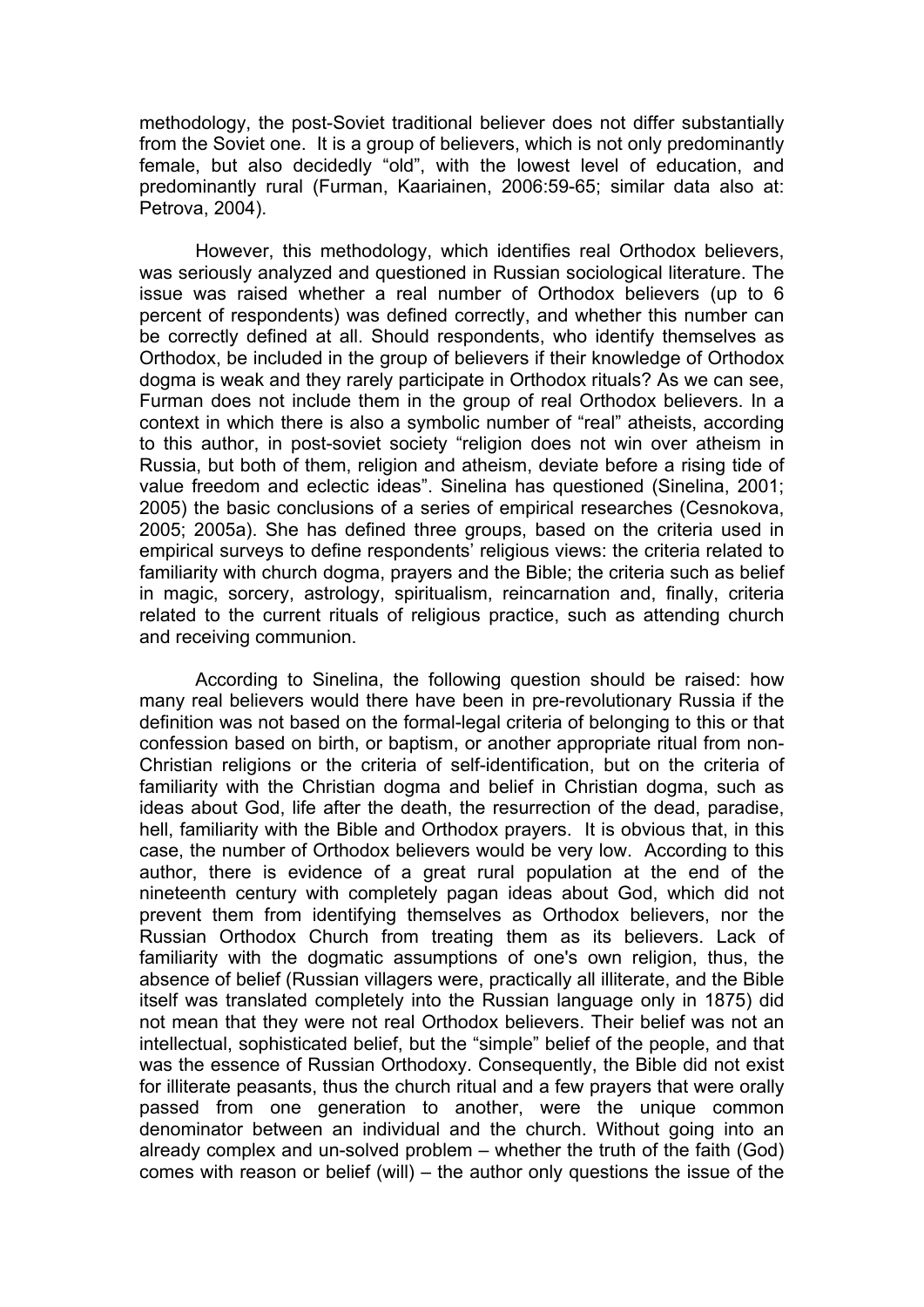cognitive part of belief as the key element in defining religiosity, defining also another two necessary moments in understanding the problem of the dissolution of dogmatic content in faith and religious syncretism. The first moment is related to the complexity and high spirituality of Christian dogma, where behind each dogma there is not only the high intellectual capacity of those who wrote them, but also centuries of disputes, divisions, wars, the disintegration of states and many human causalities. The second moment is related to the absence of an organized religious upbringing among the youth of the Soviet Union over a period of decades – the absence of catechism, and therefore, according to Sinelina, it is no surprise that modern Russian believers have difficulties in understanding Christian dogmas, such as: the identity of God, the Holy Trinity, The resurrection of Christ, the immortality of the soul, the Last Judgment etc.

Understanding religious syncretism and pagan poly-demonism, expressed by a majority of respondents and typical among a great number of believers, is considered inappropriate by the author as a fact by which to question declared conventional religiosity. She does completely agree that religious eclecticism exists, and lists evidence from surveys, showing that believing in conjure, sorcery, the evil eye, spiritualism, astrology, telepathy, reincarnation is on exactly the same level, sometimes even on a higher level, especially among younger generations, than dogmatic beliefs in God, paradise and hell. Such a religious eclecticism is not only characteristic of Russian Orthodoxy, it is extended throughout the annals of human history, in widespread belief in primitive magic, side by side with belief in the dogmatic ideas of monotheistic religion, thus showing how superstition hotly pursues Christianity. There is no doubt that medieval Russian peasants were superstitious, together with being devout Orthodox believers. There is evidence in Russian literature which shows that the Russian courtiers had their fortunes read even after being baptized. Furthermore, the medieval Christians undoubtedly believed in sorcery, charms and soothsayers. The Catholic Church was fighting with the fire and brimstone of the inquisition against these phenomena. Based on the above mentioned factors, the author is convinced that people who define themselves as Orthodox believers should be comprised in the group of Orthodox believers, especially in the context in which Russian modern Orthodox believers are not in any already completed state of unproblematic conventional religiosity, but in a complex process of spiritual self-improvement and ecclesiastical re-appropriation (Cesnokova, 2005).

For this group of researchers, the crucial criterion in defining religiosity is *self-identification of an individual*, a human who is aware of belonging to a certain confessional group. "According to my understanding, the selfidentification of a respondent is the key in approaching Russian religiosity. The status of Orthodoxy as the national religion allows the stress to be put, not only on respondent's personal beliefs, but also on their closeness to national culture and the collective consciousness of the people. This is exactly Rižov's approach when underlining that the determining criterion for belonging to the Orthodox church is not regularity in attending religious service, but the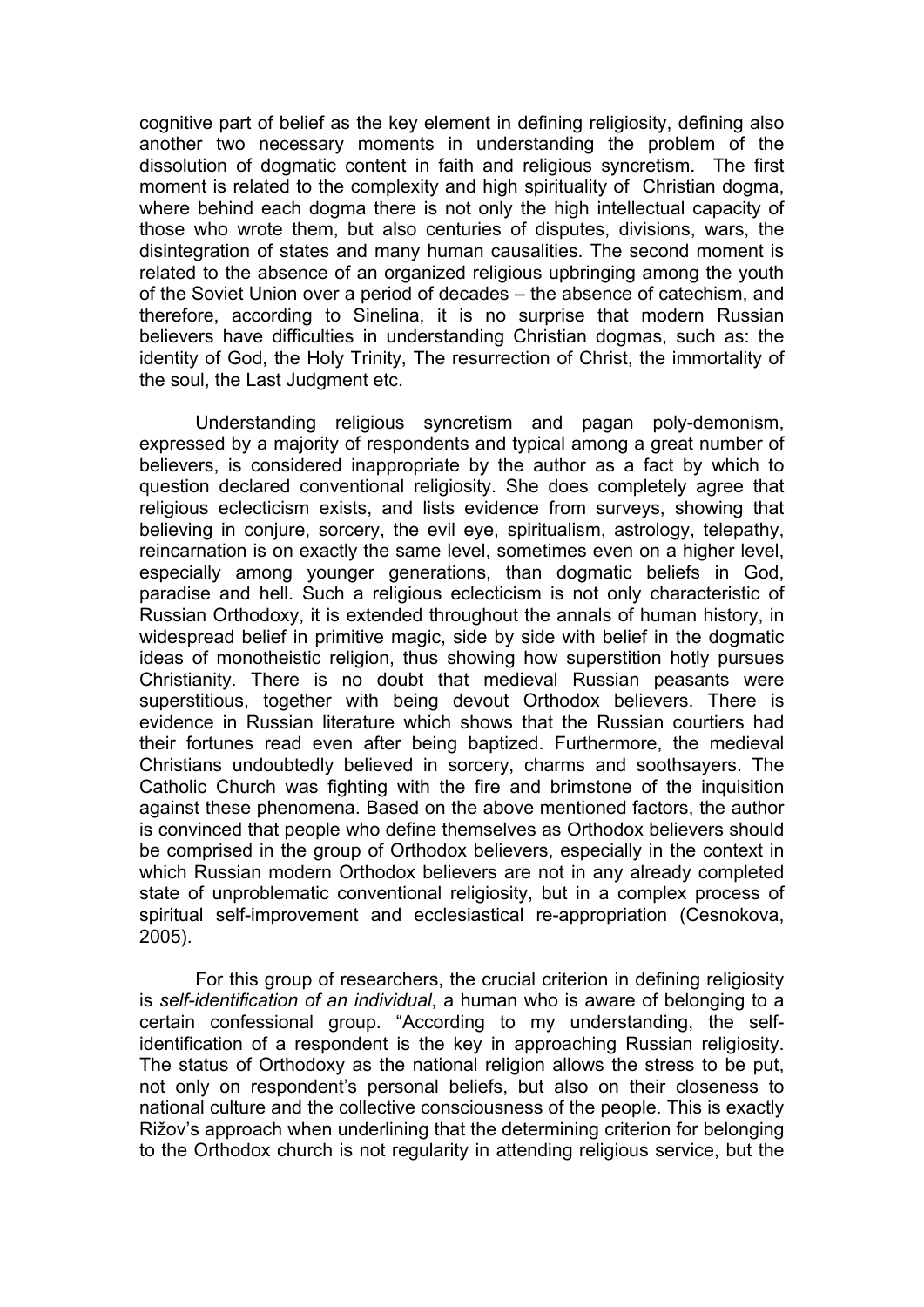ritual of baptism" (Naletova, 2004). $^2$  In addition, these authors do not discuss much about religiosity, but introduce the notion of the *ecclesiastical reappropriation* of people, which is not some discrete greatness, or fixed momentary state, as religiosity is defined by the first group of authors, but a process, an evolution whereon a person embarks at a certain moment, growing closer more or less, in time, to ideal obligations that ought to be fulfilled by a real, deeply ecclesiastically re-appropriated, a true (Orthodox) believer.

The third approach in defining the criteria of (Orthodox) religiosity is expounded by Lebedev (Lebedev, 2006), as a synthesis *sui generis* of the previous two approaches. According to this author, the positive element in the first approach is its insistence on the complexity of such criteria and its demand for confirmation of the respondent's subjective self-religious evaluation with facts of an objective nature based on actual behavior. The weak part of this methodological position lies in the great number of filters, presented in formal canonical demands, put before believers, and moreover, the calculation of their final number. Following this logic, a very small group of pious believers can be identified among the people, who fulfill all the commandments of their religion and the church, live a very devout life which is substantially different from the secular life of the great majority of others.

The weakness of the second methodological position lies in its specific one-sidedness and the monolithic character of the criteria of religiosity. If the self-evaluation of religiosity is an imperative for religiosity or belonging to any confession, it certainly is not a sufficient condition, thus, it should undoubtedly be complemented with other parameters and arguments. The positive aspects of this approach can be seen, according to the author, in connecting a scientific approach with an introspective one in defining the criteria of religiosity.

**EXECUTE:**<br><sup>2</sup> This position, in which self-identification is a sufficient criterion for defining Orthodox religiosity, received a lot of criticism in Russian literature. On that matter, Olga Kvirkvelia (Kvirkvelia, 2003) sharply criticizes the basic postulate of Yulia Sinelina that no-one can be defined as non-Orthodox if he/she defines himself/herself as such. Kvirkvelia underlines the absurdity of such a position with the examples that we could not consider someone tone-deaf, if he/she considers himself/herself musical, alien, Napoleon, etc. Since the sociologist is obliged to be non-biased and objective in research, then surveys should include questions that would correct and complement each other. In this regard, the criterion of religiousconfessional self-identification should not be rejected, but complemented with other parameters: this subjective picture should be expanded with facts on what a respondent understands in the term Orthodox believer, and what the reasons are for defining himself/herself as a such. Then, these facts should be compared with the official position of the Orthodox Church. The critical observations of Kvirkvelia did not go without the criticism either. Although Yuri Rizov agrees in some aspects with Kvirkvelia, he presents a few critical observations related to her article: people faith, or mass religiosity, cannot provide an "objective picture" about religion, but official faith; in her observations on the dogmatic postures of the faith, Kvirkvelia does not mention baptism at all as a crucial criterion for confessional belonging. According to him, Orthodoxy is not limited to the official position of the religious hierarchy, council of a church and synod, but *sensus populi* should be taken into consideration, the public opinion of the people, regardless of the fact that a respondent "often does not believe in dogmas or has difficulties in giving an answer in a survey" (Rizov, 2003).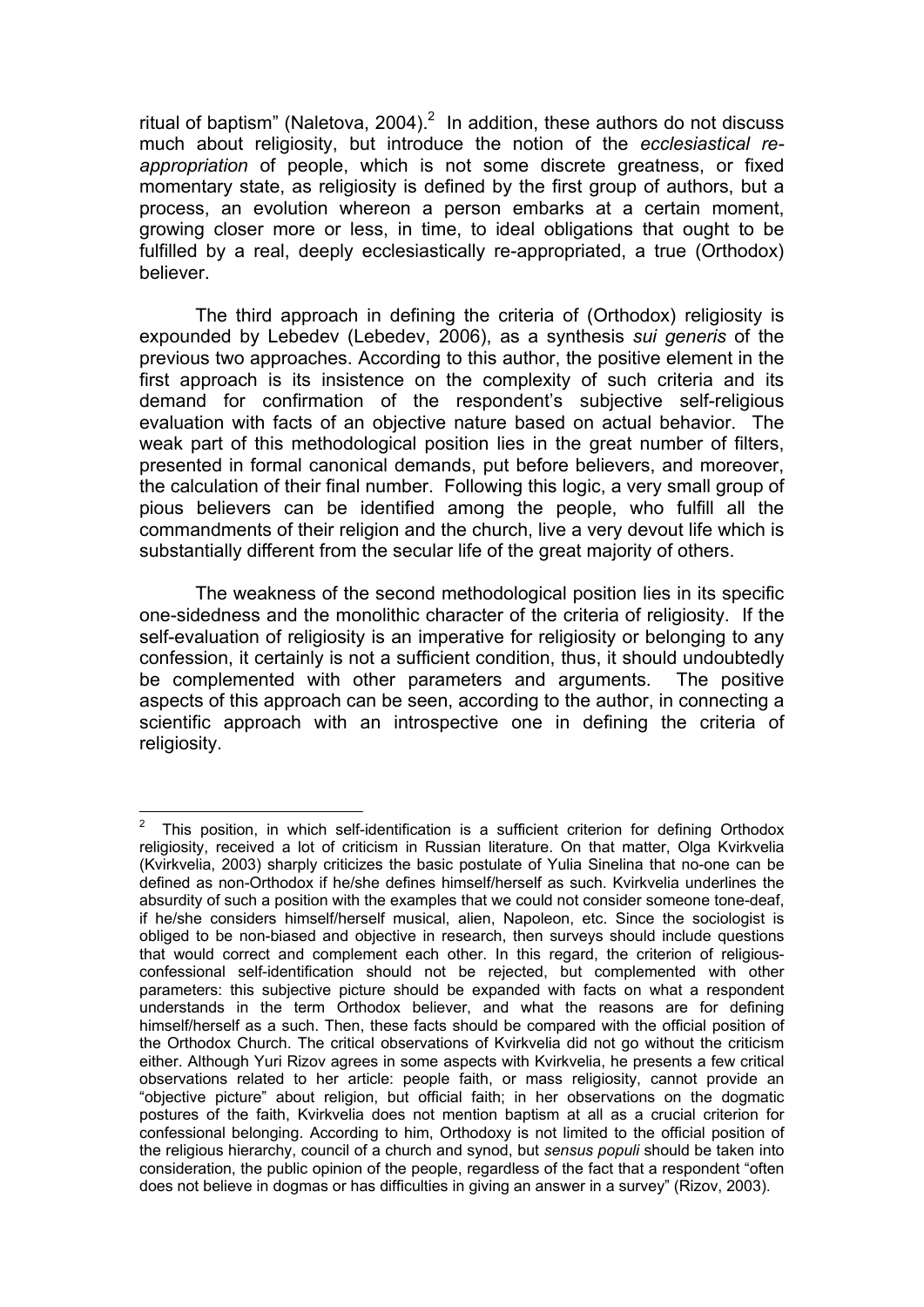Lebedev's contribution to the discussion on the criteria of religiosity is not only in simply providing a synthesis of the presented approaches, but in raising the whole discussion onto a higher and broader theoretical level. He starts from the premise that religiosity is a human spiritual, cultural and social state, an inseparable unity of these elements, one naturally leading to the other. When examining contemporary religiosity, as a criteria, the cultural element is the most important for the sociologist, since the spiritual element remains elusive for the sociological approach and research methods, while the social element is not affirmed to such an extend as to be sociologically elaborated. If the cultural element of religiosity is the starting point, then it needs to be viewed within the context of the secularization of society, an ever present factor of modern contemporary societies. The downside of such a process is the appearance of a secular cultural pattern, thus connecting it today with the problem of religion and religiosity or religious culture. Starting from Sorokin's definition of culture, Lebedev stresses three important characteristics: totality, self-organization and self-referentiality. The first, positivistic approach in defining the criteria of religiosity (Furman, Filatov and others) neglects the self-organization of religious culture and approaches it from the position of secularist one-sidedness, while the other, the phenomenological approach, (Cesnokova, Sinelina and others) neglects the totality of researched culture, giving the contours of religiosity a superficial and self-explanatory character.

Based on the two concepts of the criteria of religiosity, Lebedev defines the third as a systemic-dynamic approach, which is closer to the second than to the first position described above. In accordance with the definition of the culture of modern society as a essentially secular culture, the constituents of which are practically, by socialization, all members of society, religious culture exists on the margins of modern society and in a sphere of collective unconsciousness and tradition. Unlike a secular culture, religious culture is not a matter of general institutionalized socialization; it is not interiorized from childhood and is a matter of the persona choice of a believer. In contemporary society, a person of a religious culture can in no way avoid secular culture. In that regard, religiosity can be defined as confessional enculturation, the cultural space of a certain religion and the progressive "deconstruction" of its semantic package. The notion of ecclesiastical re-appropriation, brought into the analysis by the authors of the second methodological approach, represents a real practice of ecclesiastical devoutness in religious culture. While the first group of authors uses the notions of religiosity and ecclesiastical devoutness as synonyms, Lebedev distinguishes the following difference: religiosity is a discrete greatness, which means it either exists or does not, while ecclesiastical re-appropriation (or ecclesiastical devoutness as a process) is a continuous greatness with a wide diapason of quantitative and qualitative manifestations. Thus, religiosity is a vital imperative, but not a sufficient condition of ecclesiastical devoutness.

According to Lebedev, the criteria of religiosity should be defined according to the principle of mutual complementarity of subjective and objective characteristics. At the heart of this criterion, as its quintessence, instead of the notion of ecclesiastical devoutness (the "phenomenologist"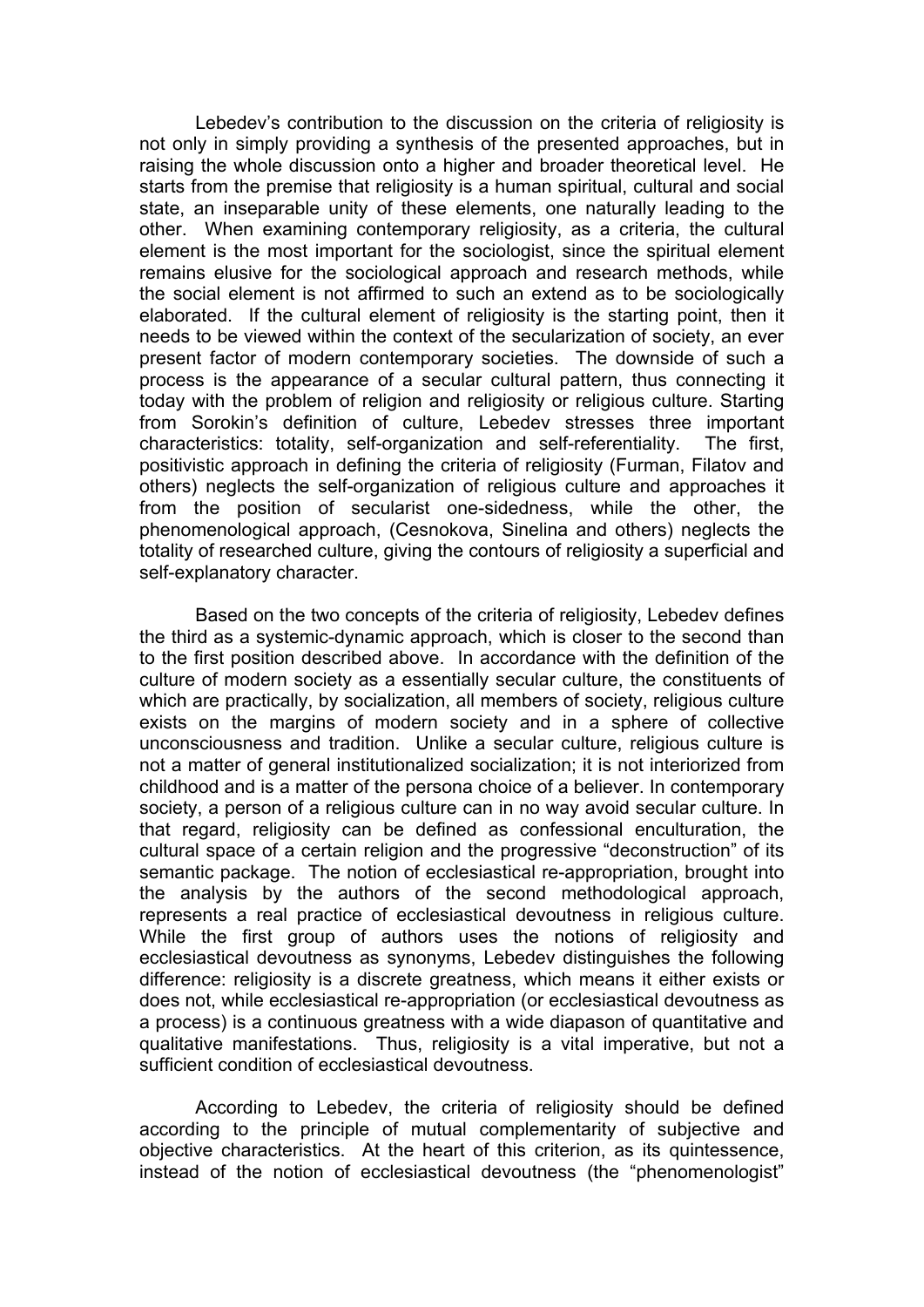approach), focus should be put on human value orientation, more precisely on the merit of *religious faith*. Religious faith, as a value, sense and life goal, is a *universal indicator*, which marks the differentiation between religious and nonreligious persons.<sup>3</sup> When discussing the religious self-identification of respondents, the orientation of the second group of researches on religious faith as a value is merely hypothesized, but not elaborated theoretically. However, self-identification does not automatically imply the existence of religious faith, thus cannot be an independent parameter (Rubicon) of faith. Religious-confessional self-identification does not always have a terminal character as a condition which the criteria of religiosity has to fulfill, but can have instrumental value. Finally, Lebedev argues that the criteria of (Orthodox) religiosity should be defined by three important criteria, as necessary and sufficient conditions of religiosity: (1) Religious faith is a life meaning for a believer; (2) It is concretized through positive religious and (3) Confessional self-identification (Lebedev, 2006).

### Literature:

Blagojević, Mirko (2005) *Religija i crkva u transformacijama društva,*  Institut za filozofiju i društvenu teoriju, IP Filip Višnjić, Belgrade.

Blagojevic, Mirko (2008) "Desecularization of Contemporary Serbian Society", *Religion in Eastern Europe*, vol. XXVII, Number 1, pp. 37-50, (Christians Associated for Relations with Eastern Europe, edited by Paul Mojzes and Walter Sawatsky).

Cvitković, Ivan (2009) "Has the 'Return' or Religions Occurred or 'Return' to the Religion?", in Danijela Gavrilović (edited) *Revitalization of Religion (Theoretical and Comparative Approaches*, YSSS Annual – Year XVI, Nis.

Cesnokova, V. F. [Чеснокова, В. Ф.] (2005) "Тесным путем. Процесс воцерковления населиния России в конце XX века", Акедемический проект, Moscow.

Cesnokova, V. F. [Чеснокова, В. Ф.] (2005a) "Некторые итоги процесса воцерковления населиния России в конце XX века (Сравнение исследований 1992, 2000 и 2002 годов)" www.krotov.info/history/20/1990/chesnokova\_on html#5.

Đorđević, B. Dragoljub (1984) *Beg od crkve*, Nota, Knjaževac.

Filatov, S. B., Lunkin, R. N. [Филатов С. Б., Лункин Р. Н.] (2005) "Статистика российской религиозности: магия цифр и неоднозначная реальность", *Социологические исследования*, № 4. pp. 35- 45.

Furman, D. E., Kaariainen, K. [Фурман, Д. Е., Каариайнен, К.] (2006) *Религиозность В России в 90-е годы XX начале XXI века,* РАН, Институт Европы, Издательство ОГНИ ТД, Moscow.

Jeleč, Petar (2008) "Ničija zemlja", in: *DANI*, December 19, 2008, Sarajevo.

 3 "Of course, there are no precise criteria of religiosity. Human *religious sentiments* might be considered as absolute criteria for religiosity, but, unfortunately, this cannot be confirmed. Thus, the only way to define human religiosity is based on human creation, the way one behaves and acts towards other people" (Voroncov, 2008).